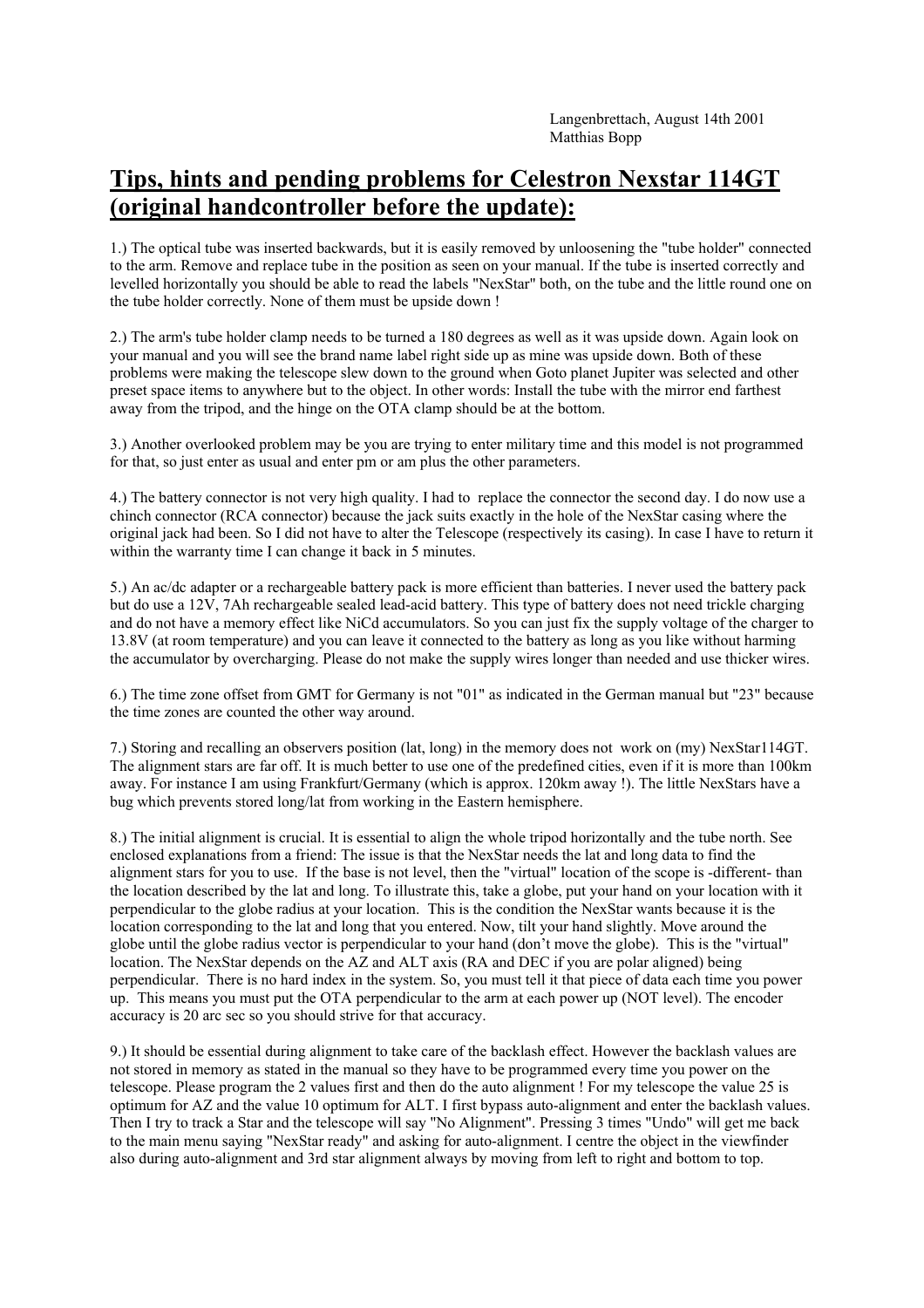10.) The encoder constants of the 114GT and 4GT for AZ and ALT are 1059334. The encoder constants of the 60GT and 80GT for AZ and ALT are 0726559. Some NexStars have been shipped with the wrong encoder constants so please check it. Otherwise you will not achieve proper alignment/Goto/tracking. Please note selecting the model from the build in list does not work, instead you have to select "Custom" and enter the constants given above. You must do this even if the correct model is shown in the display.

11.) After a reasonable good initial alignment as stated in 11.) and 3 hours time the alignment was completely gone. Executing e.g. the command Goto AZ/ALT and giving the values 0/0 would tilt the telescope at least -10° below the horizon.

12.) The GT version of the small NexStars cannot be controlled by the GuideStar software running on a PC. Only the HC version does work. The GT version can be controlled by e.g. the Planetarium program running on a Palm. Celestron works on fixing the GT controller.

13.) The enclosed Software GuideStar 2.1 cannot even be installed on a PC with German Windows. I tried Windows 95 as well as Windows 2000 without success. The fix is: simply create a directory c:\program files and copy the original guide star folder in this directory. Actually this is also necessary on US PCs because Guidestar expects to be installed on C:\program files !

14.) I had some problems when using the Guidestar software together with my new HC hand-controller for my NexStar114GT:

When comparing the calculated RA/DEC values with other programs I found quite some differences ... finally I found the root cause: You must not set the Windows PC's country settings to German ! When changing to English(USA) it seems to work fine. The difference can be seen in the RA/DEC values for a star in the windows "information" and "change information". In the latter the values are consistent with the values shown by "the sky" and "planetarium". However if the country settings are set to German these values are wrong converted to the used RA/DEC values in the window "information".

Sometimes my NexStar114GT (controlled by the program GuideStar 2.1) starts slewing completely crazy until the tube hits the base (= mechanical limit). Here are my settings:

PC running Windows 2000 with Country-code English(USA) Location Frankfurt/Germany Date 02/28/2001 Time 11:37pm Time-Zone 23 Daylight savings off Altitude limits 0 and 65 Tracking on Backlash settings AZM+=100, AZM-=100, ALT+=50, ALT-=50

After a dummy alignment indoor (accepting the centred 2 stars in auto alignment) I did a Goto to Sirius. It should have been at an altitude of approximately 12°. Instead of going there the telescope slews towards zenith until it hits the mechanical limit (tube hits the base). I did power off the telescope completely and started from the very beginning: same result ;-(

15.) The RS232 cable for connecting the telescope to the PC is the same for the NexStars 4/5/8/60/80/114. A very comprehensive description can be found at Mike Swanson's NexStar Resource Homepage at http://www.nexstarsite.com/PCControl.htm .

16.) Maybe there is a similar effect of faulty memory for the location as in the NexStar 5 or 8: there only the locations 0-4-8 or 1-5-9 do save the values correct. The reason is an overflow of memory i.e. saved data would spill in adjacent memory locations. It is not yet verified that this is also the case with the NexStar114GT.

17.) When using the Goto function for a planet only the ALT value can be checked during tracking. The AZM value is not available when toggling through the information menu.

18.) The NexStar controller does sometimes lock up:

13.01.01 at low outside temperature (-5°C) after approx 15min. during Goto command to new star (trying to abandon old Goto command). Display shows only "1"s in both lines. (See next item 18.) 10.02.01 outside temperature approx. +5°C. After 2 hours of very good Goto performance (Saturn, Jupiter and Orion nebula in the FOV of a 15mm EP) it locks. Display shows only the characters "b" in both lines.

19.) At lower temperatures the display reacts very slow. Celestron recommends to use a small heater (chemical or electrical) attached to the hand controller when using it below the freezing point.

20.) How to do a daytime alignment e.g. for the sun: First do an Auto Align,. You need the date and time for "finding" the sun. Just align the telescope north and level it horizontally. Then just accept where the scope goes for the alignment stars and then do a Goto on the sun. You will most likely not hit the sun but should be